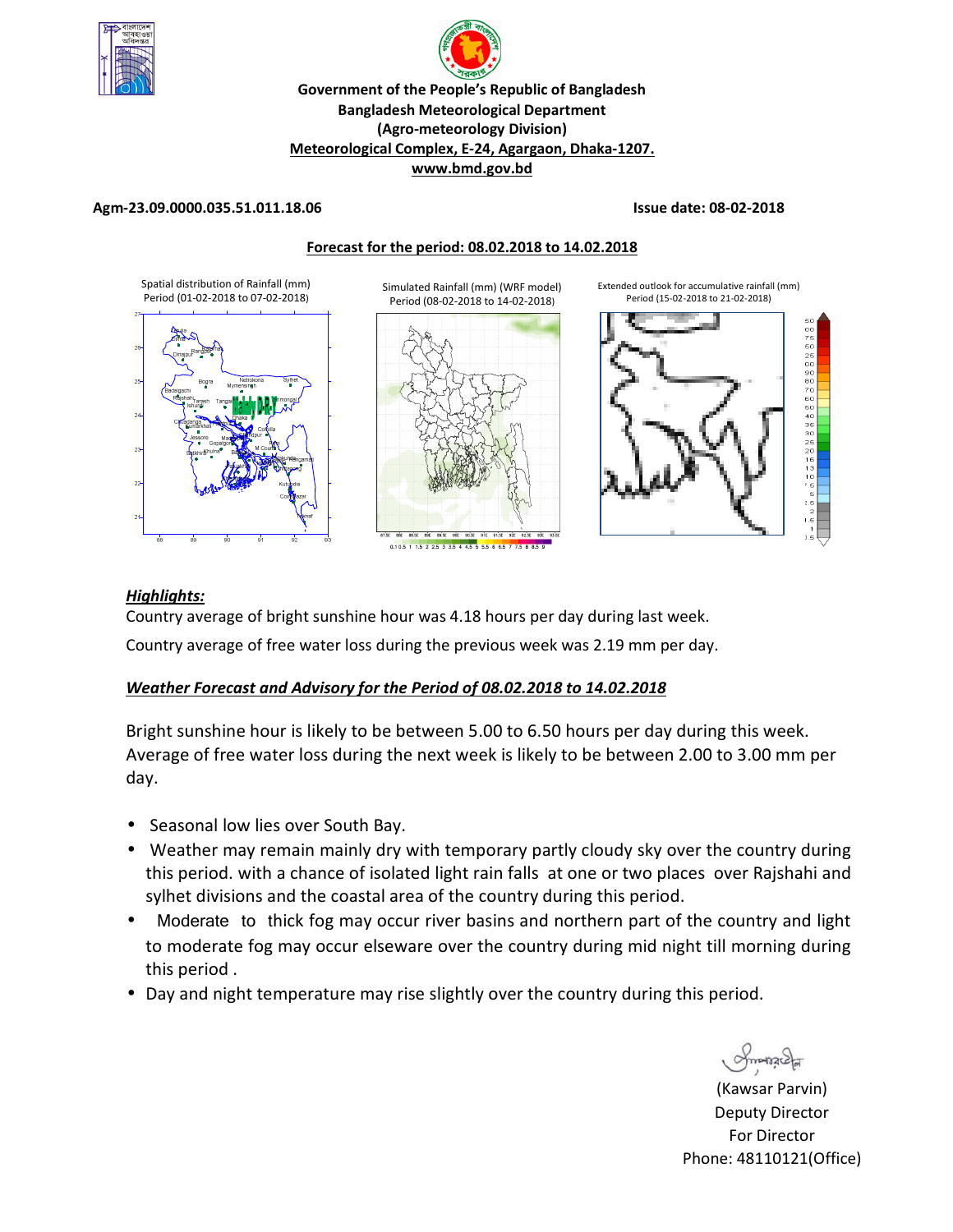### *Short Weather description Period: 01.02.2018 to 07.02.2018*

## *Maximum And Minimum Temperature (Range and Extreme)*

| <b>Divisions</b> | Maximum<br>temperature<br>range in <sup>o</sup> C |                        |              | Highest maximum<br>temperature in <sup>o</sup> C |      |                |                     | Minimum<br>temperature<br>Range in <sup>o</sup> C | Lowest minimum<br>temperature in $^{\circ}$ C |                           |
|------------------|---------------------------------------------------|------------------------|--------------|--------------------------------------------------|------|----------------|---------------------|---------------------------------------------------|-----------------------------------------------|---------------------------|
| <b>Dhaka</b>     | 21.7                                              | $-29.5$                | °c           | Gopalgonj                                        | 29.5 |                | $\overline{C}$ 12.0 | 19.8 <sup>0</sup> C                               | Tangail                                       | 12.0 <sup>0</sup> C       |
| Mymensingh 23.6  |                                                   | $-26.2\degree$ C       |              | Mymensingh                                       | 26.2 | $^{\circ}$ c   | 12.0                | 16.6 $^{\circ}$ C                                 | Mymensingh                                    | 12.0 <sup>o</sup> C       |
| Chittagong       | 23.0                                              | $-29.5\degree$ C       |              | Sitakunda                                        | 29.5 | $^0$ C         | 13.2                | $\overline{19.5}$ <sup>o</sup> C                  | Sitakunda                                     | $\overline{13.2}^{\,0}$ C |
| Sylhet           | 24.2                                              | $-27.9$                | $^{\circ}$ c | Sylhet                                           | 27.9 | $^{\circ}$ c   | 11.0                | 17.9 $^{\circ}$ C                                 | Srimangal                                     | 11.0 <sup>0</sup> C       |
| Rajshahi         | 23.5                                              | $-29.5\text{ °C}$      |              | Rajshahi &Ishurdi                                | 29.5 | °c             | 11.0                | $\overline{16.2}$ <sup>o</sup> C                  | Rajshahi&Ishurdi                              | $\overline{11.0}^0$ C     |
| Rangpur          | 23.1                                              | $-26.5\text{ °C}$      |              | Rangpur                                          | 26.5 | $^0$ C         | 09.2                | 14.5 $^{\circ}$ C                                 | Tetulia                                       | $09.2\degree$ C           |
| Khulna           | 24.5                                              | $-31.4C$               |              | Mongla                                           | 31.4 | °c             | 10.2                | 19.6 $^{\circ}$ C                                 | Jessore                                       | 10.2 <sup>0</sup> C       |
| Barisal          | 25.8                                              | $-31.2$ <sup>0</sup> C |              | Patualkhali                                      | 31.2 | $\overline{c}$ | 12.0                | $19.5 \text{ °C}$                                 | Barisal                                       | 12.0 <sup>o</sup> C       |

| Name of the<br><b>Divisions</b> | Name of the<br><b>Stations</b> | Total<br>Rainfall<br>in (mm) | Normal<br>Rainfall<br>in (mm) | Deviation<br>in % | Total<br>Rainv<br>days | Average<br>M ax<br>Humidity<br>in % | Average<br>M in<br>Humidity<br>in % | Average<br>Max.<br>temp in °C | Average<br>Normal<br>M ax.<br>temp in<br>°C | Average<br>M in.<br>emp in<br>C | Average<br>Normal<br>Min.<br>temp in<br>C |
|---------------------------------|--------------------------------|------------------------------|-------------------------------|-------------------|------------------------|-------------------------------------|-------------------------------------|-------------------------------|---------------------------------------------|---------------------------------|-------------------------------------------|
| Dhaka                           | Dhaka                          | 000                          | 4                             | $-100$            | 00                     | 095                                 | 45                                  | 27.1                          | 26.6                                        | 16.5                            | 14.7                                      |
|                                 | Faridpur                       | 000                          | 7                             | $-100$            | 00                     | 097                                 | 41                                  | 27.8                          | 25.9                                        | 14.3                            | 13.7                                      |
|                                 | Madaripur                      | 000                          | 5                             | $-100$            | 00                     | 098                                 | 44                                  | 27.6                          | 26.9                                        | 14.9                            | 14.1                                      |
|                                 | Nikli                          | 000                          | ÷,                            | $\overline{***}$  | 00                     | 098                                 | 70                                  | 24.4                          | ÷.                                          | 15.5                            |                                           |
|                                 | Tangail                        | 000                          | 6                             | $-100$            | 00                     | 096                                 | 45                                  | 26.9                          | 26.3                                        | 14.2                            | 13.4                                      |
|                                 | Gopalgonj                      | 000                          | ÷,                            | $\overline{***}$  | 00                     | 097                                 | 42                                  | 27.7                          |                                             | 15.0                            |                                           |
| Mymensingh                      | Mymensingh                     | 000                          | 4                             | ***               | 00                     | 098                                 | 58                                  | 25.0                          | 25.7                                        | 14.4                            | 13.7                                      |
|                                 | Netrokona                      | 000                          | ÷,                            | ***               | 00                     | 099                                 | 62                                  | 24.2                          |                                             | 14.8                            |                                           |
| Chittagong                      | Chittagong                     | 000                          | 3                             | ***               | 00                     | xx                                  | $\star\star$                        | $\star\star$                  | 27.0                                        |                                 | 15.1                                      |
|                                 | Sitakunda                      | 000                          | 4                             | $***$             | 00                     | xx                                  | $\star\star$                        | $\star\star$                  | 27.6                                        | $\star\star$                    | 13.9                                      |
|                                 | Rangamati                      | 000                          | 3                             | ***               | 00                     | 099                                 | 23                                  | 25.9                          | 27.3                                        | 11.5                            | 14.6                                      |
|                                 | Cox'sBazar                     | 000                          | 3                             | ***               | 00                     | 096                                 | 57                                  | 27.7                          | 27.9                                        | 17.2                            | 16.6                                      |
|                                 | Teknaf                         | 000                          | 3                             | ***               | 00                     | żż                                  | $\star\star$                        | **                            | 28.2                                        | $\star\star$                    | 16.4                                      |
|                                 | Hatiya                         | 000                          | 6                             | ***               | 00                     | 100                                 | 69                                  | 27.2                          | 26.3                                        | 16.4                            | 15.9                                      |
|                                 | Sandw ip                       | 000                          | 4                             | $-100$            | 00                     | xx                                  | **                                  | **                            | 26.3                                        | $\star\star$                    | 15.8                                      |
|                                 | Kutubdia                       | 000                          | 5                             | $-100$            | 00                     | 096                                 | 58                                  | 26.8                          | 26.3                                        | 16.9                            | 16.3                                      |
|                                 | Feni                           | 000                          | 10                            | $\overline{}$     | 00                     | 097                                 | 51                                  | 27.5                          | 26.9                                        | 17.3                            | 14.5                                      |
|                                 | M.Court                        | 000                          | 6                             | $-100$            | 00                     | 099                                 | 53                                  | 27.6                          | 26.5                                        | 17.5                            | 15.2                                      |
|                                 | Chandpur                       | 000                          | 3                             | ***               | 00                     | 097                                 | 61                                  | 27.1                          | 26.1                                        | 16.4                            | 14.8                                      |
|                                 | Comilla                        | $\overline{000}$             | 7                             | $\overline{}$     | $\overline{00}$        | 098                                 | 65                                  | 25.5                          | 26.4                                        | 16.8                            | 14.4                                      |
| <b>Sylhet</b>                   | Sylhet                         | 000                          | 18                            | $\star\star\star$ | 00                     | 098                                 | 59                                  | 25.8                          | 26.3                                        | 15.8                            | 13.7                                      |
|                                 | Srimongal                      | $\overline{000}$             | 7                             | $-100$            | $\overline{00}$        | 099                                 | 57                                  | 26.1                          | 26.7                                        | 13.7                            | 11.8                                      |
| Rajshahi                        | Rajshahi                       | 000                          | 3                             | ***               | 00                     | 099                                 | 39                                  | 27.5                          | 25.8                                        | 11.9                            | 11.9                                      |
|                                 | Bogra                          | 000                          | 3                             | $\overline{***}$  | 00                     | 098                                 | 30                                  | 26.5                          | 26.0                                        | 13.7                            | 13.1                                      |
|                                 | Ishurdi                        | 000                          | 4                             | ***               | 00                     | 097                                 | 27                                  | 27.2                          | 25.6                                        | 12.2                            | 12.0                                      |
|                                 | Badalgachi                     | 000                          | ÷.                            | $***$             | 00                     | 099                                 | 30                                  | 25.8                          | ź,                                          | 12.9                            |                                           |
|                                 | Tarash                         | 000                          |                               | $***$             | 00                     | 099                                 | 28                                  | 26.1                          |                                             | 14.4                            |                                           |
| Rangpur                         | Rangpur                        | 000                          | 3                             | ***               | 00                     | 098                                 | 49                                  | 25.2                          | 24.5                                        | 12.8                            | 11.9                                      |
|                                 | Dinajpur                       | 000                          | $\overline{c}$                | $***$             | 00                     | 097                                 | 46                                  | 25.4                          | 24.9                                        | 11.8                            | 11.5                                      |
|                                 | Sayedpur                       | 000                          | ٠ŧ                            | ***               | 00                     | 097                                 | 50                                  | 25.5                          |                                             | 12.1                            |                                           |
|                                 | Rajarhat                       | 000                          | ÷,                            | ***               | 00                     | 099                                 | 51                                  | 24.7                          | xx                                          | 11.7                            | $\star$                                   |
|                                 | Tetulia                        | 000                          | ÷,                            | $\ddot{x}$        | 00                     | 098                                 | 53                                  | 24.0                          | $\ddot{x}$                                  | 11.3                            | $\star$                                   |
|                                 | Dimla                          | 000                          | $\pm\pm$                      | $***$             | 00                     | 097                                 | 55                                  | 24.3                          | $\pm\frac{1}{2}$                            | 14.2                            | $\star$                                   |
| Khulna                          | Khulna                         | 000                          | 7                             | $-100$            | 00                     | 099                                 | 42                                  | 28.9                          | 26.9                                        | 15.9                            | 14.1                                      |
|                                 | Mongla                         | 000                          | $\star\star$                  | ***               | 00                     | ¥                                   | $\overline{1}$                      | $\frac{1}{2}$                 |                                             | $\overline{1}$                  |                                           |
|                                 | Jessore                        | 000                          | 7                             | $-100$            | 00                     | 096                                 | 43                                  | 28.3                          | 26.8                                        | 12.8                            | 13.2                                      |
|                                 | Chuadanga                      | 000                          | 7                             | ***               | 00                     | 095                                 | 39                                  | 27.6                          | 26.6                                        | 12.3                            | 12.8                                      |
|                                 | Satkhira                       | 000                          | 9                             | $-100$            | 00                     | 098                                 | 19                                  | 28.7                          | 27.1                                        | 14.4                            | 14.3                                      |
|                                 | Kumarkhali                     | 000                          |                               | $\overline{***}$  | 00                     | 081                                 | 70                                  | 27.4                          |                                             | 14.2                            |                                           |
| <b>Barisal</b>                  | Barisal                        | 000                          | $\overline{7}$                | $-100$            | 00                     | 100                                 | 42                                  | 28.5                          | 26.8                                        | 15.7                            | 13.8                                      |
|                                 | Bhola                          | 000                          | 5                             | $-100$            | 00                     | 098                                 | 51                                  | 28.1                          | 27.0                                        | 15.6                            | 14.6                                      |
|                                 | Patuakhali                     | 000                          | 6                             | $-100$            | 00                     | 100                                 | 42                                  | 29.3                          | 27.0                                        | 16.2                            | 15.3                                      |
|                                 | Khepupara                      | 000                          | 3                             | $-100$            | 00                     | 100                                 | 54                                  | 28.9                          | 27.1                                        | 16.1                            | 15.3                                      |

## *:Rainfall analysis and average temperature:-*

N.B-.Analyses contained in this bulletin are based on preliminary un-checked data. \*\* Data not received. \*\*\* Data not available.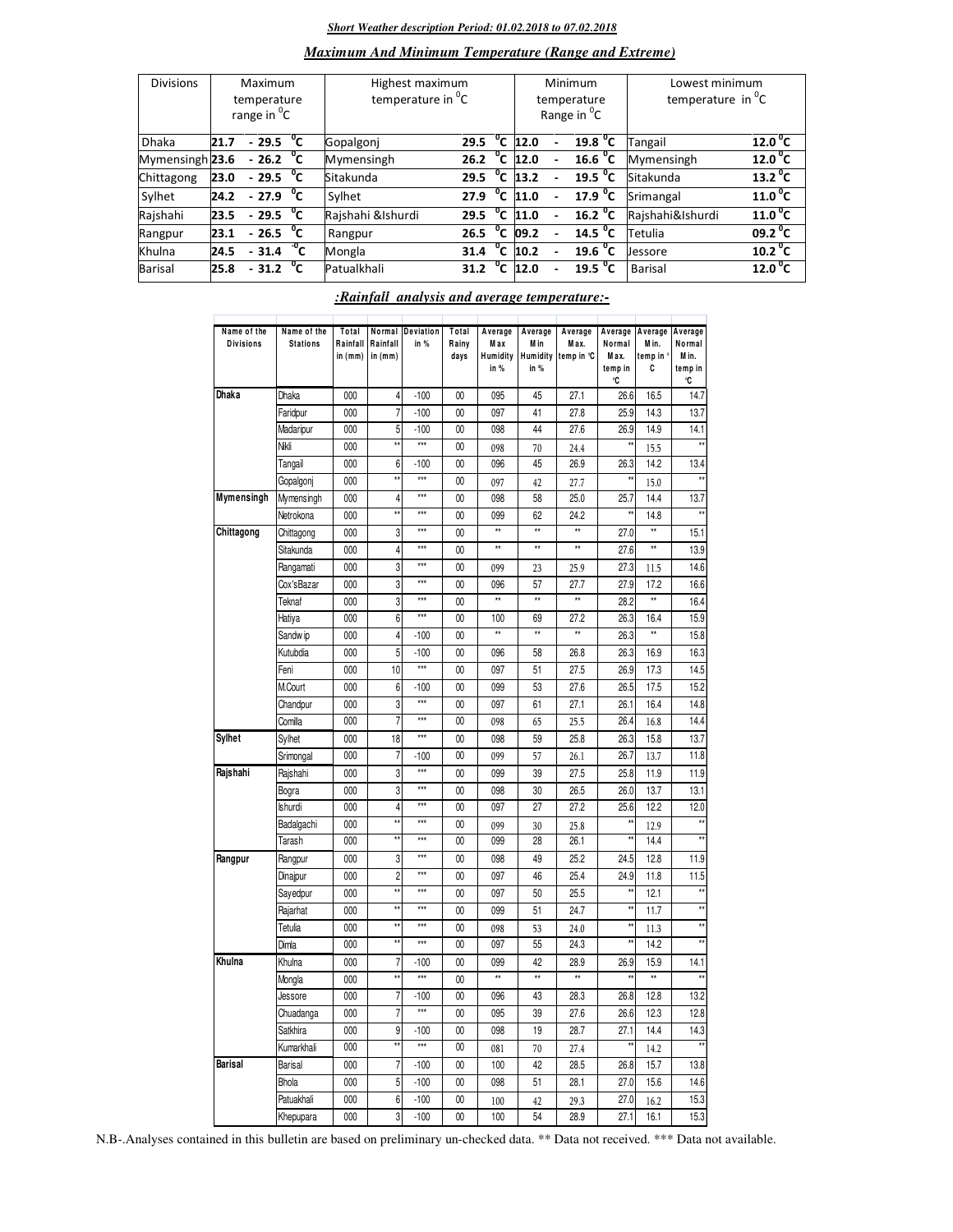

Spatial distribution of Rainfall (mm). Period (01-02-2018 to 07-02-2018)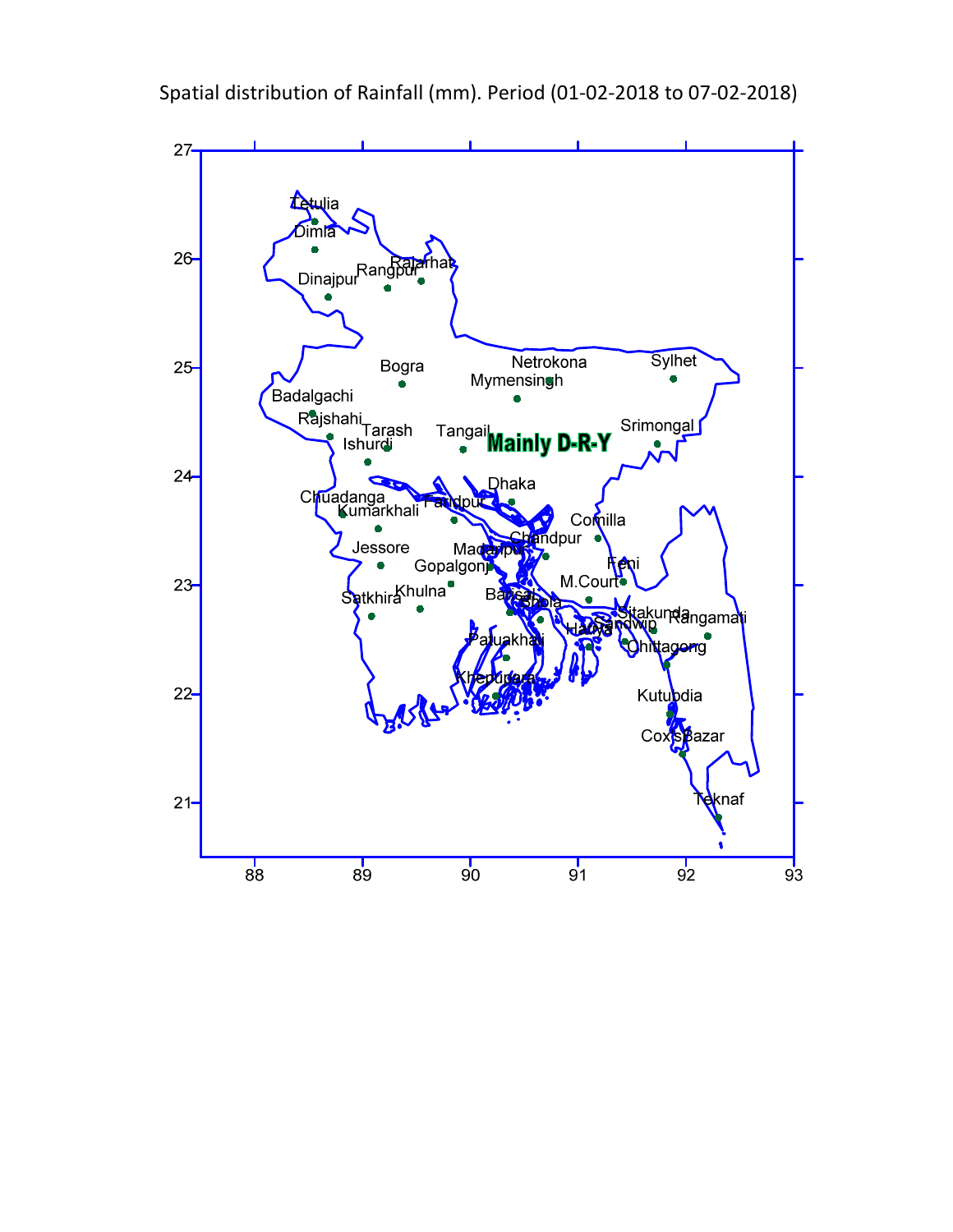



# গণপ্রজাতন্ত্রী বাংলাদেশ সরকার বাংলাদেশ আবহাওয়া অধিদপ্তর কৃষি আবহাওয়া মহাশাখা আবহাওয়া ভবন, ই-২৪, আগারগাঁও, ঢাকা-১২০৭। www.bmd.gov.bd

#### এজিএম-২৩.০৯.০০০০.০৩৫.৫১.০১১.১৮.০৬

## তারিখ: ০৮-০২-২০১৮ খ্রিঃ

# পূর্বাভাসের সময়কাল: ০৮-০২-২০১৮ থেকে ১৪-০২-২০১৮

Spatial distribution of Rainfall (mm) Period (01-02-2018 to 07-02-2018)



Simulated Rainfall (mm) (WRF model) Period (08-02-2018 to 14-02-2018)



0.105 1 15 2 25 3 35 4 45 5 5 5 6 6 5 7 7 5 8 8

Extended outlook for accumulative rainfall (mm) Period (15-02-2018 to 21-02-2018)



## প্ৰধান বৈশিষ্ট্য সমূহঃ-

গত সপ্তাহে দেশের দৈনিক উজ্জুল সূর্যকিরণ কালের গড় ঘন্টা ছিল । গত সপ্তাহে দেশের দৈনিক বাষ্পীভবনের গড মিঃ মিঃ ছিল।

## আবহাওয়ার পূর্বাভাসঃ- ০৮-০২-২০১৮ থেকে ১৪-০২-২০১৮ ইং পর্যন্ত।

এ সপ্তাহে দৈনিক উজ্জল সূর্য কিরণ কাল থেকে ঘন্টার মধ্যে থাকতে পারে । আগামী সপ্তাহের বাষ্পীভবনের দৈনিক গড় মিঃ মিঃ থেকে মিঃ মিঃ থাকতে পারে।

- মৌসুমের স্বাভাবিক লঘুচাপ দক্ষিণ বঙ্গোপসাগরে অবস্থান করছে।  $\bullet$
- এ সময়ে আকাশ অস্থায়ীভাবে আংশিক মেঘলাসহ আবহাওয়া শুষ্ক থাকতে পারে।
- এ সময়ে মধ্য রাত হতে সকাল পর্যন্ত নদী অববাহিকায় এবং দেশের উত্তরাঞ্চলে মাঝারী থেকে ভারী কুয়াশা পড়তে পারে এবং দেশের অন্যত্র হালকা থেকে মাঝারী ধরণের কুয়াশা পড়তে পারে।
- এ সময়ে সারাদেশে দিন ও রাতের তাপমাত্রা সামান্য বৃদ্ধি পেতে পারে।

Smange

(কাওসার পারভীন) উপপবিচালক পরিচালকের পক্ষে ফোনঃ ৪৮১১০১২১(দপ্তর)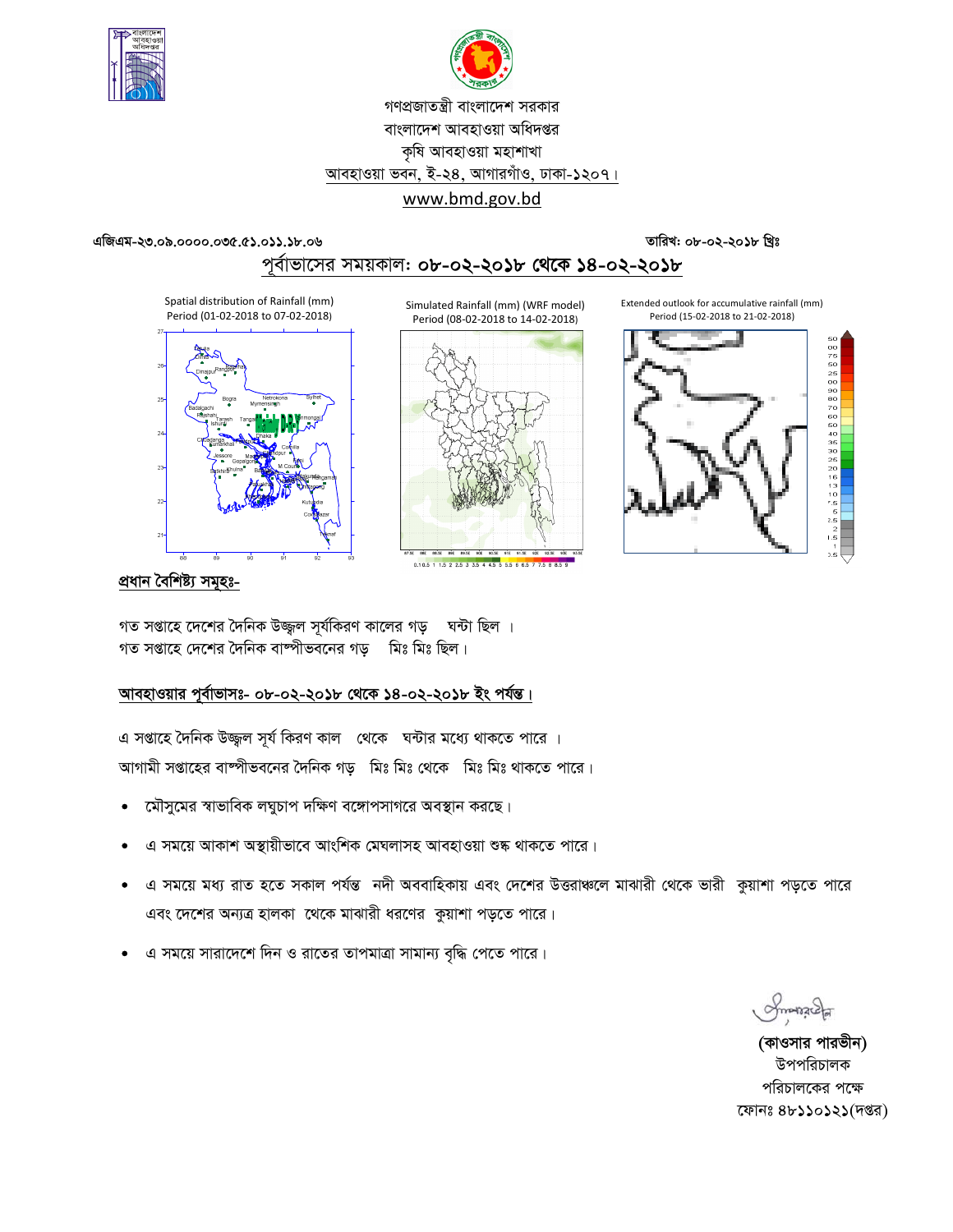#### <u>সংক্ষিপ্ত আবহাওয়া বিবরণী, সময়: ০১.০২.২০১৮ থেকে ০৭.০২.২০১৮</u>  $\frac{1}{2}$  and  $\frac{1}{2}$

|           | $7(9)$ Q $7(9)$<br>ופומרוש |  |  |                       |                   |                                      |                    |                     |                       |                                      |                                               |  |  |
|-----------|----------------------------|--|--|-----------------------|-------------------|--------------------------------------|--------------------|---------------------|-----------------------|--------------------------------------|-----------------------------------------------|--|--|
| বিভাগ     | সৰ্বোচ্ছ তাপমাত্ৰাব        |  |  |                       |                   | $^{\circ}$ সেঃ<br>সৰ্বোচ্ছ তাপমাত্ৰা |                    |                     | সর্বোনিম্ন তাপমাত্রার | সর্বোনিম্ন তাপমাত্রা<br>$^\circ$ সেঃ |                                               |  |  |
|           | <i>পরিসর °</i> (সঃ         |  |  |                       |                   |                                      | <i>পরিসর °</i> (সঃ |                     |                       |                                      |                                               |  |  |
| ঢাকা      | ২১.৭                       |  |  | - २৯.৫ $^{\circ}$ (সঃ | গোপালগঞ্জ         | ২৯.৫ ° সেঃ <b>১</b> ২.০              |                    | - ১৯.৮              | $^{\circ}$ (সঃ        | টাঙ্গাইল                             | ১২.০ ° সেঃ                                    |  |  |
| ময়মনসিংহ | ২৩.৬                       |  |  | - ২৬.২ ° সেঃ          | মায়মনসিংহ        | ২৬.২ ° সেঃ <b>১</b> ২.০              |                    | - ১৬.৬              | $\degree$ (সះ         | ময়মনসিংহ                            | ১২.০ ° সেঃ                                    |  |  |
| চট্টগ্ৰাম | ২৩.০                       |  |  | - ২৯.৫ $^{\circ}$ সেঃ | সীতাকুণ্ড         | ২৯.৫ ° (সঃ <b>১৩.</b> ২              |                    | - ১৯.৫              | ੰ $\mathcal{F}$ ੇ     | সীতাকুভ                              | ১৩.২ ° (সঃ                                    |  |  |
| সিলেট     | ২৪.২                       |  |  | - ২৭.৯ $^{\circ}$ (সঃ | সিলেট             | ২৭.৯ ° সেঃ <b>১১</b> .০              |                    | - ১৭.৯              | $^\circ$ সেঃ          | শ্ৰীমঙ্গল                            | $55.0^\circ$ (সঃ                              |  |  |
| রাজশাহী   | ২৩.৫                       |  |  | - ২৯.৫ $^{\circ}$ সেঃ | রাজশাহী ও ঈশ্বরদী | ১১.৫ $^{\circ}$ (স $_{\rm s}$ ১১.০   |                    | - <i>১৬.২</i> ° সেঃ |                       | রাজশাহী ও ঈশ্বরদী                    | $55.0^{\circ}$ (সঃ                            |  |  |
| রংপূর     | ২৩.১                       |  |  | - २७. <i>৫</i> ° (সঃ  | রংপুর             | ২৬.৫ ° মেঃ  ০৯.২                     |                    | - ১৪.৫              | $^\circ$ (সঃ          | তেতুঁলিয়া                           | ०৯.২ ° (प्रः '                                |  |  |
| খুলনা     | ২৪.৫                       |  |  | - ৩১.৪ $^{\circ}$ সিঃ | মংলা              | $0.8^{\circ}$ (H <sub>2</sub> )0.2   |                    | - ১৯.৬              | $^{\circ}$ সেঃ        | যশোর                                 | $\mathcal{S}^{0,2}$ $^{\circ}$ (সঃ $^{\circ}$ |  |  |
| বরিশাল    | ২৫.৮                       |  |  | - ৩১.২ $^{\circ}$ সেঃ | পটুয়াখালী        | <b>৩১.২</b> ° সেঃ ১২.০               |                    | - ১৯.৫              | $^{\circ}$ সেঃ        | বরিশাল                               | $55.0^\circ$ (সঃ                              |  |  |
|           |                            |  |  |                       |                   |                                      |                    |                     |                       |                                      |                                               |  |  |

# বৃষ্টিশাত বিশ্লেষন এবং স্বাভাবিক তাশমাত্রা: -

| বিভাগের নাম | স্টেশনের নাম | মোট<br>বৃষ্টিপাত<br>( মিঃমিঃ) | ষাভাবিক<br>বৃষ্টিপাত<br>( মিঃমিঃ) | বিছ্যুতি(%) | মোট<br>বৃষ্টিশাতের<br>দিন | সৰ্বোচ্ছ<br>গড আদ্রতা<br>( %) | সৰ্বোনিম্ন<br>আদ্ৰতা<br>( %) | গড সৰ্বোচ্ছ<br>তাপমাত্রা<br>( ডিগ্ৰী সেঃ) | গড<br>ষভাবিক<br>তাপমাত্রা<br>(ডিগ্ৰী সেঃ) | সৰ্বোনিম্ন<br>গড<br>তাপমাত্রা<br>(ডিগ্ৰী<br>(সঃ) | সৰ্বোনিম্ন<br>ষাভাবিক<br>গড<br>তাপমাত্রা(<br>ডিগ্ৰী সেঃ) |
|-------------|--------------|-------------------------------|-----------------------------------|-------------|---------------------------|-------------------------------|------------------------------|-------------------------------------------|-------------------------------------------|--------------------------------------------------|----------------------------------------------------------|
| जका         | ঢাকা         | 000                           | 8                                 | $-500$      | $^{oo}$                   | ০৯৫                           | 8¢                           | ২৭.১                                      | ২৬.৬                                      | ১৬.৫                                             | 38.9                                                     |
|             | ফরিদপুর      | 000                           | ٩                                 | $-200$      | $^{\circ}$                | ০৯৭                           | 85                           | ২৭.৮                                      | ২৫.৯                                      | 58.0                                             | 30.9                                                     |
|             | মাদারীপুর    | 000                           | Q                                 | -200        | $^{\circ}$                | ০৯৮                           | 88                           | ২৭.৬                                      | ২৬.৯                                      | 58.5                                             | 58.5                                                     |
|             | নিকলী        | 000                           | $***$                             | ***         | $^{\circ}$                | ০৯৮                           | 90                           | 28.8                                      | $* *$                                     | 36.0                                             | $\ast\ast$                                               |
|             | টাঙ্গাইল     | 000                           | ৬                                 | -200        | $^{\circ}$                | ০৯৬                           | 8¢                           | ২৬.৯                                      | ২৬.৩                                      | 38.3                                             | 50.8                                                     |
|             | গোপালগজ্ঞ    | 000                           | **                                | ***         | $^{oo}$                   | ০৯৭                           | 82                           | २१.१                                      | $**$                                      | 30.0                                             | $**$                                                     |
| ময়মনসিংহ   | ময়মনসিংহ    | 000                           | 8                                 | ***         | $^{oo}$                   | ০৯৮                           | ¢Ъ                           | ২৫.০                                      | ২৫.৭                                      | 38.8                                             | 50.9                                                     |
|             | নেত্ৰকোনা    | 000                           | $**$                              | ***         | $^{\circ}$                | ০৯৯                           | ৬২                           | ২৪.২                                      | $**$                                      | 58.5                                             | $**$                                                     |
| চট্টগ্রাম   | ঢট্রগ্রাম    | 000                           | ৩                                 | ***         | $^{oo}$                   | $**$                          | $**$                         | $**$                                      | ২৭.০                                      | $**$                                             | 30.5                                                     |
|             | সীতাকুন্ড    | 000                           | 8                                 | ***         | $^{\circ}$                | **                            | $**$                         | $**$                                      | ২৭.৬                                      | $**$                                             | ১৩.৯                                                     |
|             | রাঙ্গামার্টি | 000                           | $\circ$                           | ***         | $^{oo}$                   | ০৯৯                           | ২৩                           | ২৫.৯                                      | ২৭.৩                                      | 33.6                                             | 38.6                                                     |
|             | কক্সবাজার    | 000                           | ৩                                 | ***         | $^{oo}$                   | ০৯৬                           | ¢۹                           | २१.१                                      | ২৭.৯                                      | ১৭.২                                             | 9.9                                                      |
|             | টেকনাফ       | 000                           | $\mathcal O$                      | ***         | $^{\circ}$                | **                            | $**$                         | $**$                                      | ২৮.২                                      | $**$                                             | 56.8                                                     |
|             | হাতিয়া      | 000                           | ৬                                 | ***         | $^{oo}$                   | 500                           | ৬৯                           | ২৭.২                                      | ২৬.৩                                      | 3.5.8                                            | 30.5                                                     |
|             | সন্দ্বীপ     | 000                           | 8                                 | -200        | $^{\circ}$                | **                            | $**$                         | $**$                                      | ২৬.৩                                      | **                                               | 30.5                                                     |
|             | কুতুবদীয়া   | 000                           | Q                                 | $-200$      | $^{\circ}$                | ০৯৬                           | ¢Ъ                           | ২৬.৮                                      | ২৬.৩                                      | ১৬.৯                                             | ১৬.৩                                                     |
|             | ফেনী         | 000                           | ১০                                | ***         | $^{\circ}$                | ০৯৭                           | GS                           | ২৭.৫                                      | ২৬.৯                                      | 39.0                                             | 38.0                                                     |
|             | মাইজদী কোর্ট | 000                           | ৬                                 | -200        | $^{\circ}$                | ০৯৯                           | ৫৩                           | ২৭.৬                                      | ২৬.৫                                      | 39.0                                             | 30.5                                                     |
|             | চাঁদপুর      | 000                           | ৩                                 | ***         | $^{oo}$                   | ০৯৭                           | ৬১                           | ২৭.১                                      | ২৬.১                                      | 3.5.8                                            | 58.5                                                     |
|             | কৃমিল্লা     | 000                           | ٩                                 | ***         | $^{oo}$                   | ০৯৮                           | ৬৫                           | 20.0                                      | ২৬.8                                      | ১৬.৮                                             | 58.8                                                     |
| সিলেট       | সিলেট        | 000                           | $\mathcal{P}$                     | ***         | $^{oo}$                   | ০৯৮                           | ৫৯                           | ২৫.৮                                      | ২৬.৩                                      | 30.5                                             | 30.9                                                     |
|             | শ্ৰীমঙ্গল    | 000                           | ٩                                 | $-200$      | $^{\circ}$                | ০৯৯                           | œ۹                           | ২৬.১                                      | ২৬. ৭                                     | 30.9                                             | 55.b                                                     |
| রাজশাহী     | রাজশাহী      | 000                           | $\mathcal O$                      | ***         | $^{\circ}$                | ০৯৯                           | ৩৯                           | ২৭.৫                                      | ২৫.৮                                      | ১১.৯                                             | 33.5                                                     |
|             | বগুডা        | 000                           | $\mathcal O$                      | ***         | $^{\circ}$                | ০৯৮                           | ৩০                           | ২৬.৫                                      | ২৬.০                                      | 30.9                                             | 50.5                                                     |
|             | ঈশ্বরদী      | 000                           | 8                                 | ***         | $^{oo}$                   | ০৯৭                           | ২৭                           | ২৭.২                                      | ২৫.৬                                      | ১২.২                                             | 52.0                                                     |
|             | বদলগাছী      | 000                           | $**$                              | ***         | $\circ$                   | ০৯৯                           | ৩০                           | ২৫.৮                                      | $**$                                      | ১২.৯                                             | $**$                                                     |
|             | তাডাশ        | 000                           | $**$                              | ***         | $^{\circ}$                | ০৯৯                           | ২৮                           | ২৬.১                                      | $**$                                      | 58.8                                             | $**$                                                     |
| রংগুর       | রংপুর        | 000                           | $\mathcal O$                      | ***         | $^{oo}$                   | ০৯৮                           | 8 <sub>o</sub>               | ২৫.২                                      | 28.0                                      | ১২.৮                                             | ১১.৯                                                     |
|             | দিনাজপুর     | 000                           | ২                                 | ***         | $^{\circ}$                | ০৯৭                           | 8 <sub>b</sub>               | 26.8                                      | 28.5                                      | 55.b                                             | 33.0                                                     |
|             | সৈয়দপুর     | 000                           | $**$                              | ***         | $^{oo}$                   | ০৯৭                           | <b>CO</b>                    | ২৫.৫                                      | $**$                                      | 32.5                                             | $**$                                                     |
|             | রাজারহাট     | 000                           | $**$                              | ***         | $^{oo}$                   | ০৯৯                           | ৫১                           | ২8.৭                                      | $**$                                      | 9. دد                                            | $**$                                                     |
|             | তেতুঁলিয়া   | 000                           | $**$                              | ***         | $^{\circ}$                | ০৯৮                           | ৫৩                           | 28.0                                      | $**$                                      | 33.0                                             | $**$                                                     |
|             | ডিমলা        | 000                           | $**$                              | ***         | $^{\circ}$                | ০৯৭                           | ¢¢                           | ২৪.৩                                      | $**$                                      | 38.3                                             | $**$                                                     |
| থুলনা       | থুলনা        | 000                           | ٩                                 | -200        | $^{\circ}$                | ০৯৯                           | 8২                           | ২৮.৯                                      | ২৬.৯                                      | ১৫.৯                                             | 58.5                                                     |
|             | মংলা         | 000                           | **                                | ***         | $^{\circ}$                | $**$                          | $**$                         | $**$                                      | **                                        | $**$                                             | $**$                                                     |
|             | যশোর         | 000                           | ٩                                 | -200        | $^{oo}$                   | ০৯৬                           | 8 <sub>0</sub>               | ২৮.৩                                      | ২৬.৮                                      | ১২.৮                                             | 50.3                                                     |
|             | চুয়াডাঙ্গা  | 000                           | ٩                                 | ***         | $^{\circ}$                | ০৯৫                           | ৩৯                           | ২৭.৬                                      | ২৬.৬                                      | ১২.৩                                             | 52.5                                                     |
|             | সাতস্কীরা    | 000                           | ৯                                 | $-500$      | $^{oo}$                   | ০৯৮                           | ১৯                           | ২৮.৭                                      | ২৭.১                                      | 58.8                                             | 58.0                                                     |
|             | কুমারথালী    | 000                           | $\ast\ast$                        | ***         | $^{oo}$                   | ০৮১                           | ٩o                           | २१.8                                      | $**$                                      | 38.3                                             | $**$                                                     |
| ববিশাল      | বরিশাল       | 000                           | ٩                                 | $-500$      | $^{\circ}$                | 500                           | 85                           | ২৮.৫                                      | ২৬.৮                                      | 30.9                                             | 50.5                                                     |
|             | ভোলা         | 000                           | Q                                 | -200        | $\Omega$                  | ০৯৮                           | GS                           | ২৮.১                                      | ২৭.০                                      | ১৫.৬                                             | 38.5                                                     |
|             | পটুয়াথালী   | 000                           | ৬                                 | $-200$      | $^{\circ}$                | ১০০                           | 8২                           | ২৯.৩                                      | ২৭.০                                      | ১৬.২                                             | ৩.১৫                                                     |
|             | খেপুপাড়া    | 000                           | $\circ$                           | $-500$      | $\circ$                   | 500                           | 68                           | ২৮.৯                                      | 29.5                                      | 38.5                                             | 0.96                                                     |

N.B.Analyses contained in this bulletin are based on preliminary un-checked data. \*\* Data not received. \*\*\* Data not available.